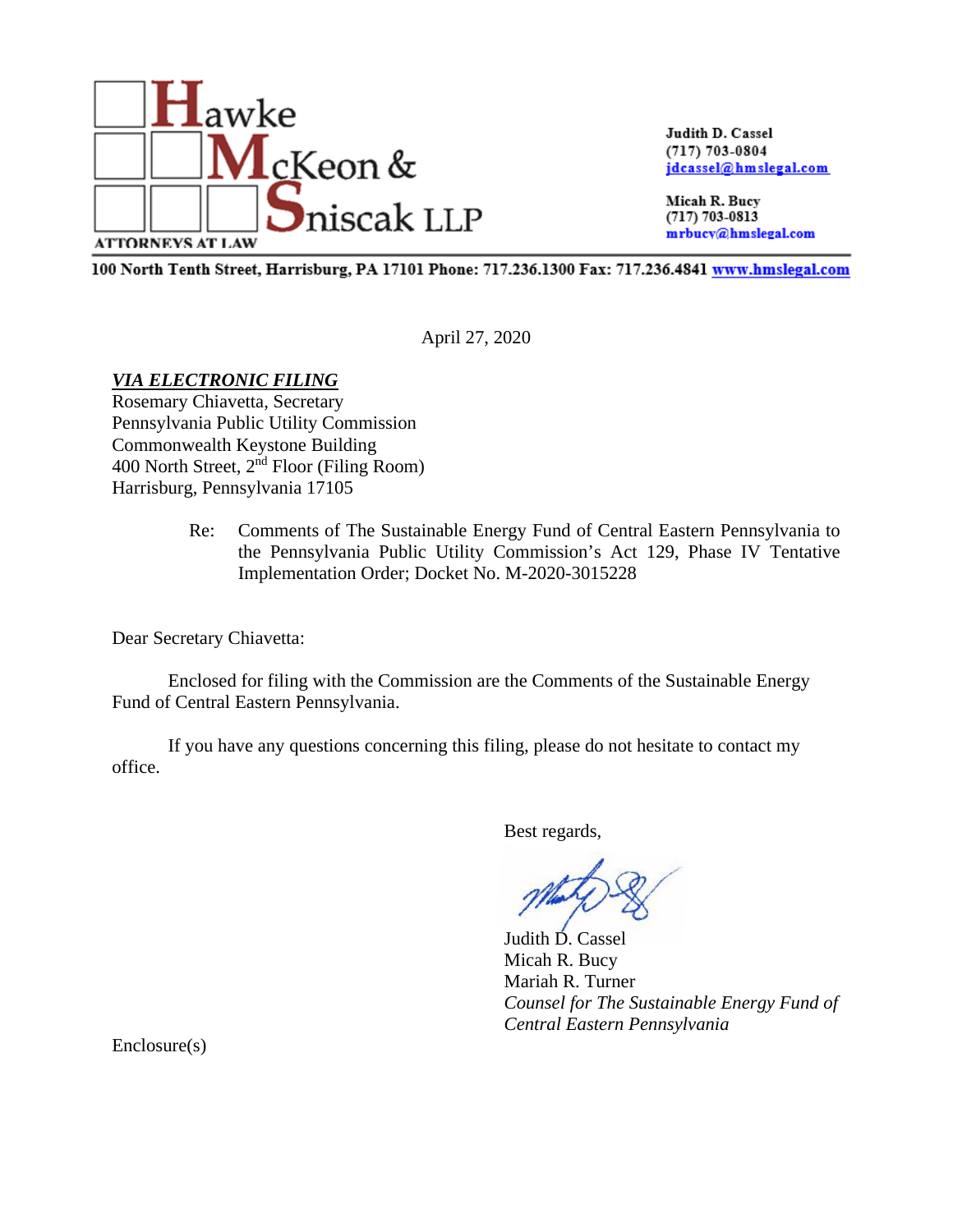### **BEFORE THE PENNSYLVANIA PUBLIC UTILITY COMMISSION**

: : : :

Energy and Efficiency Conservation Program

Docket No. M-2020-3015228

# **COMMENTS OF THE SUSTAINABLE ENERGY FUND OF CENTRAL EASTERN PENNSYLVANIA ON THE TENTATIVE IMPLEMENTATION ORDER**

**\_\_\_\_\_\_\_\_\_\_\_\_\_\_\_\_\_\_\_\_\_\_\_\_\_\_\_\_\_**

**\_\_\_\_\_\_\_\_\_\_\_\_\_\_\_\_\_\_\_\_\_\_\_\_\_\_\_\_\_**

The Sustainable Energy Fund of Central Eastern Pennsylvania ("SEF"), by and through its undersigned attorneys in this matter, Hawke McKeon & Sniscak LLP, files the following Comments in the above-captioned proceeding.

## **I. INTRODUCTION**

Act 129, which was signed into law on October 15, 2008, among other things, mandated that Pennsylvania's largest electric distribution companies ("EDCs") adopt Energy Efficiency and Conservation Plans ("EE&C Plans")<sup>[1](#page-1-0)</sup> and required the Pennsylvania Public Utility Commission ("Commission") to evaluate, on a recurring five (5) year basis, whether the benefits of Act 129's EE&C Plans exceed the costs of the program, and if the benefits exceeded the cost: "adopt additional required incremental reductions in consumption."[2](#page-1-1)

<span id="page-1-0"></span><sup>&</sup>lt;sup>1</sup> 66 Pa.C.S.  $$2806.1(a)$ .

<span id="page-1-1"></span><sup>&</sup>lt;sup>2</sup> 66 Pa.C.S. § 2806.1(c)(3).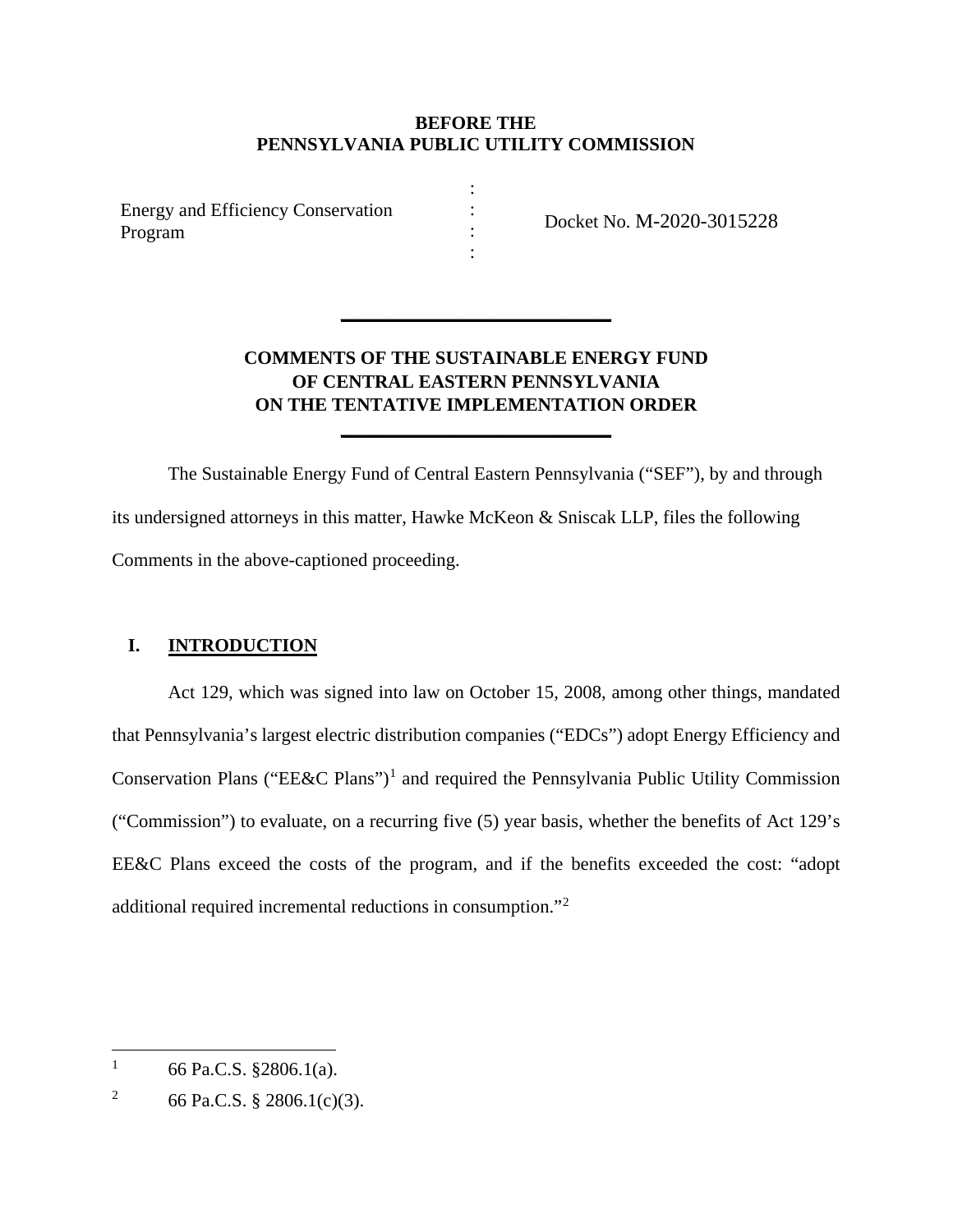Since the enactment of Act 129 the Commission has overseen three separate phases: Phase I, Phase II, and the current Phase III. Act 129's Phase III is set to expire May [3](#page-2-0)1, 2021.<sup>3</sup> In anticipation of the expiration of Phase III, the Commission tasked the Phase III Statewide Evaluator ("SWE") to perform an independent energy efficiency and peak demand reduction study<sup>[4](#page-2-1)</sup> to assist in the Commission's determination of whether to implement a Phase IV to Act 129 pursuant to 66 Pa.C.S. § 2806.1(c)(3). The SWE's study found that electric consumption reduction programs will continue to be cost effective; the study was released to the public via Secretarial Letter on March 2,  $2020$ <sup>[5](#page-2-2)</sup>

On March 12, 2020, at its regularly scheduled public meeting, the Commission issued its Tentative Implementation Order ("Tentative Order") for Phase IV in which it concluded that the benefits of the EE&C Plans continue to exceed the costs which warrants additional required incremental reductions in electric consumption.<sup>[6](#page-2-3)</sup> Notice of the Commission's Tentative Order was published in the Pennsylvania Bulletin on March 28, 2020 and the public was advised that comments would be accepted until April 27, 2020 and that reply comments would be accepted until May 12, 2020.<sup>[7](#page-2-4)</sup>

<span id="page-2-4"></span> $7$  50 Pa.B. 1917 (Mar. 28, 2020).

<span id="page-2-0"></span><sup>3</sup> *See Phase III Final Implementation Order,* page 12, at Docket No. M-2014-2424864, entered June 19, 2015.

<span id="page-2-1"></span><sup>4</sup> *See Pennsylvania Act 129 - Phase IV Energy Efficiency and Peak Demand Reduction Market Potential Study Report,* submitted by Optimal Energy, Inc., *et. al.*, February 28, 2020.

*Pennsylvania Act 129 - Phase IV Demand Response Potential Study*, submitted by Demand Side Analytics, Inc., *et. al.*, February 2020.

<span id="page-2-2"></span><sup>5</sup> *See Release of the Act 129 Statewide Evaluator Energy Efficiency and Peak Demand Reduction Market Potential and Demand Response Potential Studies and Stakeholder Meeting Announcement* Secretarial Letter, at Docket No. M-2020-3015229, served March 2 , 2020.

<span id="page-2-3"></span><sup>6</sup> *See Phase IV Tentative Implementation Order,* page 12—13, at Docket No. M-2020- 3015228, entered Mar. 12, 2020.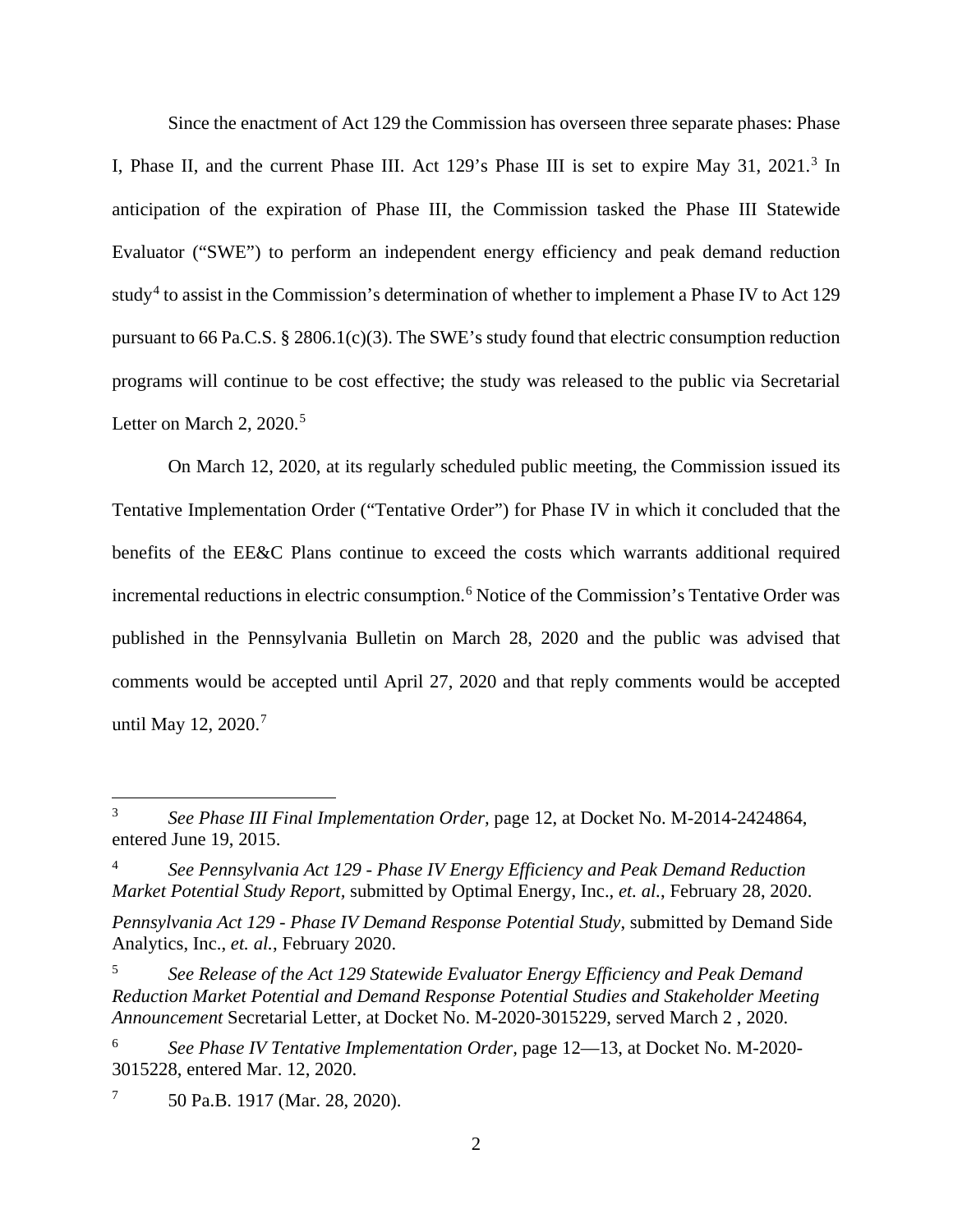### **II. COMMENTS**

### **A. The Proposed Phase IV Consumption Reduction Targets Should Be Increased By 12.5%**

The SEF urges the Commission to reconsider the savings targets for Phase IV and consider increasing each EDC's target by 12.5%. Commissioner Place astutely noted that historically, an EE&C Plan's actual acquisition costs versus its projected costs were nearly 30% lower during Phase II (\$217/MWh projected vs. \$151/MWh actual) and are currently 26% lower in Phase III ( $$197/MWh$  projected vs.  $$145/MWh$  actual).<sup>[8](#page-3-0)</sup> Because an EE&C Plan's budget is limited to 2% of an EDC's baseline revenue,<sup>[9](#page-3-1)</sup> the amount an EDC pays to implement an energy savings program directly correlates to an EDC's potential energy savings.

Given that the actual acquisition costs during Phase II and thus far in Phase III have proven to be significantly lower than projections, SEF believes the SWE's assumption for average projected acquisition costs are high. The SWE's inflated assumption of projected costs results in consumption reduction targets that are too low. SEF believes, based on the Phase II and Phase III historical data, that the energy consumption targets should be increased by 12.5% for each EDC. Doing so will still provide EDCs with an attainable target without unnecessarily putting EDCs at risk of being penalized under 66 Pa. C.S. § 2806.1(f)(2).

<span id="page-3-0"></span><sup>8</sup> *Phase IV Tentative Implementation Order,* Statement of Commissioner Place, page 1, at Docket No. M-2020-3015228, entered Mar. 12, 2020.

<span id="page-3-1"></span> $^{9}$  66 Pa.C.S. §2806.1(g).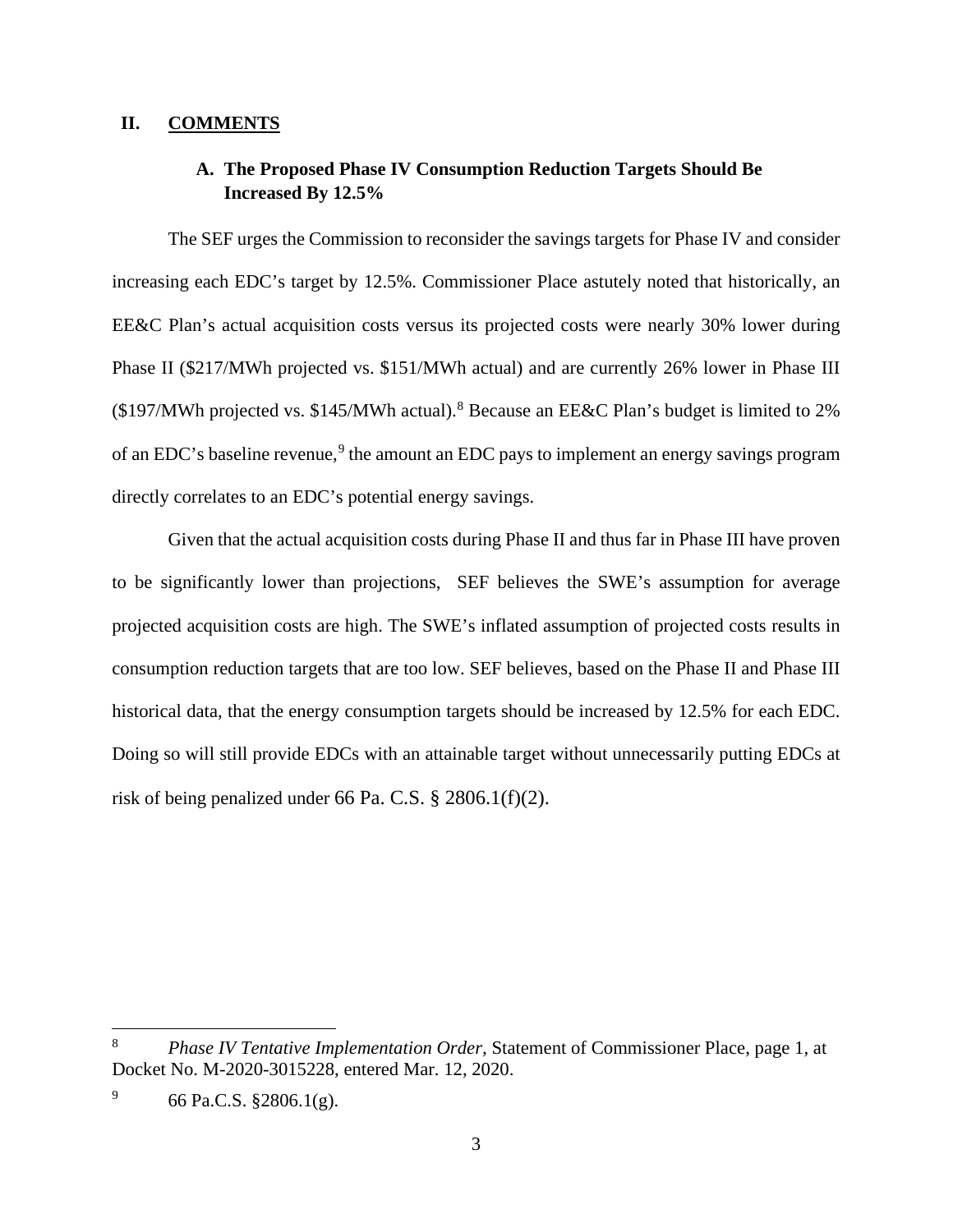### **B. Safeguards Should Be Created To Protect GNI Customers Against EDC's Discriminatory Policies**

SEF requests the Commission mandate EDCs establish safeguards in their EE&C Plans to protect against the discrimination of small GNI Sector customers. Whether the Commission eliminates the GNI carve-out as it currently proposes (or includes it in Phase IV), the Commission should implement procedures to ensure that sub-segments of the GNI Sector, specifically small GNI Sector Customers, are provided an equal opportunity to participate in all EDCs' EE&C Plans. By way of example, in Phase III PPL Electric capped GNI savings once it achieved the 3.5% carveout target. Once PPL Electric achieved the target it waitlisted all others in that customer segment seeking to participate in the company's EE&C Plan. For these waitlisted customers, those that fall under the classification of GNI *and* under the Small C&I Sectors such as multi-family public housing, the unfairness of PPL Electric's policy was further exacerbated when the company reduced its goal of Small C&I. These customers were barred from any meaningful participation in the company's plan. The policies which are discriminatory in nature should be curtailed by the Commission and the SEF requests steps be taken, including, but not limited to, a carve-out for these specific customers.

### **C. The Commission Should Establish Specific Consumption Reduction Targets With Respect To Street Lights**

Should the Commission eliminate the GNI carve-out from Phase IV, it should nevertheless afford local government special treatment with respect to street lighting because local governments are not being served proportionately to their potential. A 2015 study by the Northeast Energy Efficiency Partnership (NEEP) found 329 GWh in potential annual energy savings for Pennsylvania while also identifying a number of barriers to achieving those savings. Primarily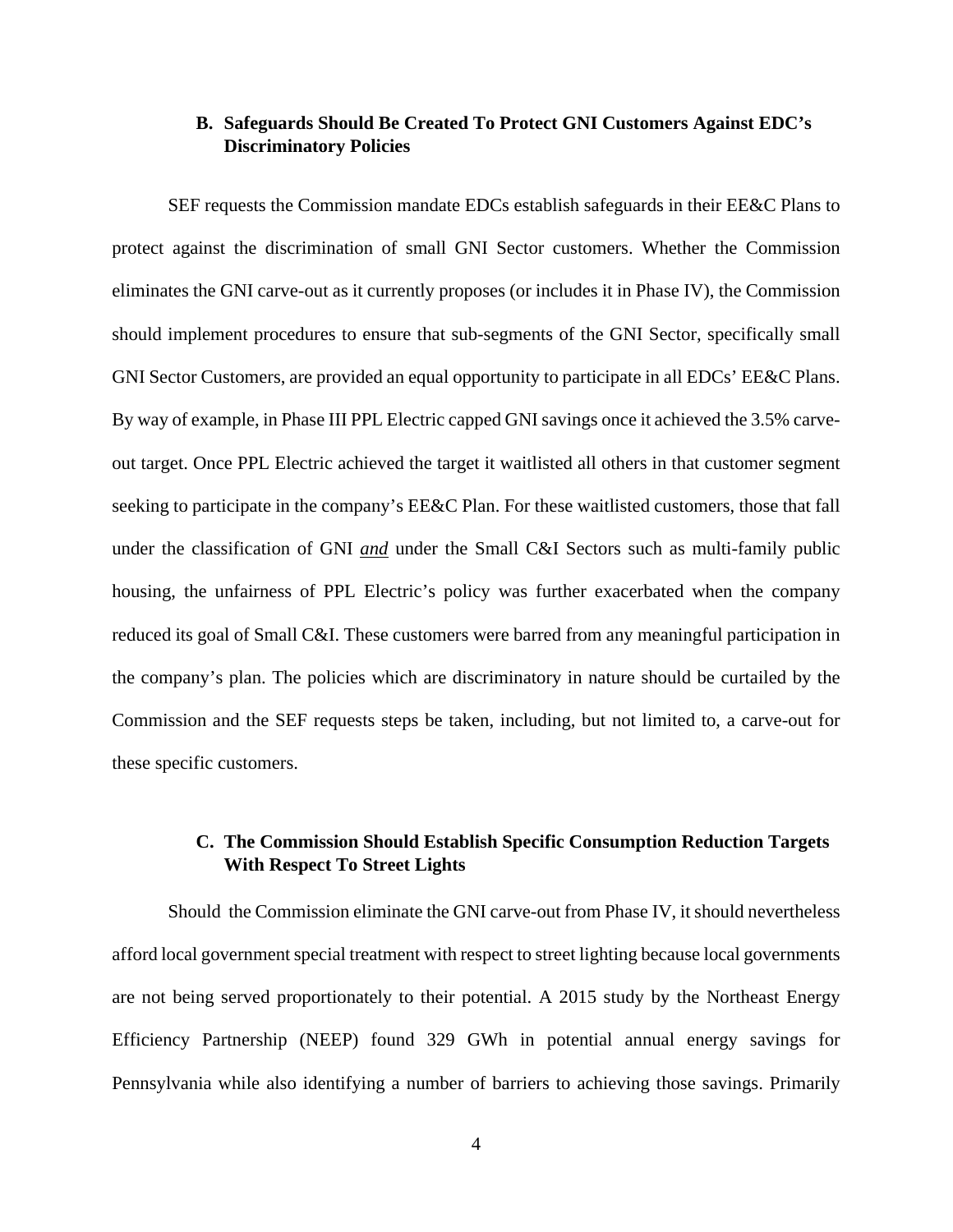among these barriers were that EDCs own the equipment and generate significant income from their operation<sup>[10](#page-5-0)</sup> (PPL has generated \$24MM). EDC ownership of and profitability from the operation of streetlights disincentivizes EDCs to offer local governments savings absent a Commission mandate. The SEF requests the Commission set targets for consumption reduction associated with the operation of street lighting which might include a more favorable path for municipalities to acquire ownership of street lights.

# **D. The Commission Should Limit Phase III Savings That Can Be Carried Over To Phase IV**

SEF recommends the Commission cap excess Phase III savings that can be used in Phase IV to 25% of the excess Phase III savings. In order to avoid stalling the effectiveness of any savings, this 25% of excess savings should only be applied to the first year of Phase IV. As Commissioner Place indicates, if EDCs were permitted to carry over all of their excess Phase III savings into Phase IV some would have achieved as much as 75% of the proposed Phase IV consumption reduction targets before ever implementing any programs. Permitting such a generous carry-over runs counter to the intent of Act 129 and acts to disincentivize EDCs to implement new and innovative programs that enable long-term savings, including comprehensive programs the Commission believes EDCs should pursue.<sup>11</sup> SEF believes an appropriate balance needs to be struck that recognizes and incentivizes EDCs to continue implementing consumption reduction programs for the remainder of Phase III while also protecting the primary intent of Act

<span id="page-5-0"></span><sup>&</sup>lt;sup>10</sup> Northeast Energy Efficiency Partnerships, LED Street Lighting Assessment and Strategies for the Northeast and Mid-Atlantic, page 52 (Jan. 2015), available at [https://neep.org/sites/default/files/resources/DOE\\_LED%20Street%20Lighting%20Assessment](https://neep.org/sites/default/files/resources/DOE_LED%20Street%20Lighting%20Assessment%20and%20Strategies%20for%20the%20Northeast%20and%20Mid-Atlantic_1-27-15.pdf) [%20and%20Strategies%20for%20the%20Northeast%20and%20Mid-Atlantic\\_1-27-15.pdf.](https://neep.org/sites/default/files/resources/DOE_LED%20Street%20Lighting%20Assessment%20and%20Strategies%20for%20the%20Northeast%20and%20Mid-Atlantic_1-27-15.pdf)

<span id="page-5-1"></span><sup>&</sup>lt;sup>11</sup> *Phase IV Tentative Implementation Order, Statement of Commissioner Place, page 1, at* Docket No. M-2020-3015228, entered Mar. 12, 2020.